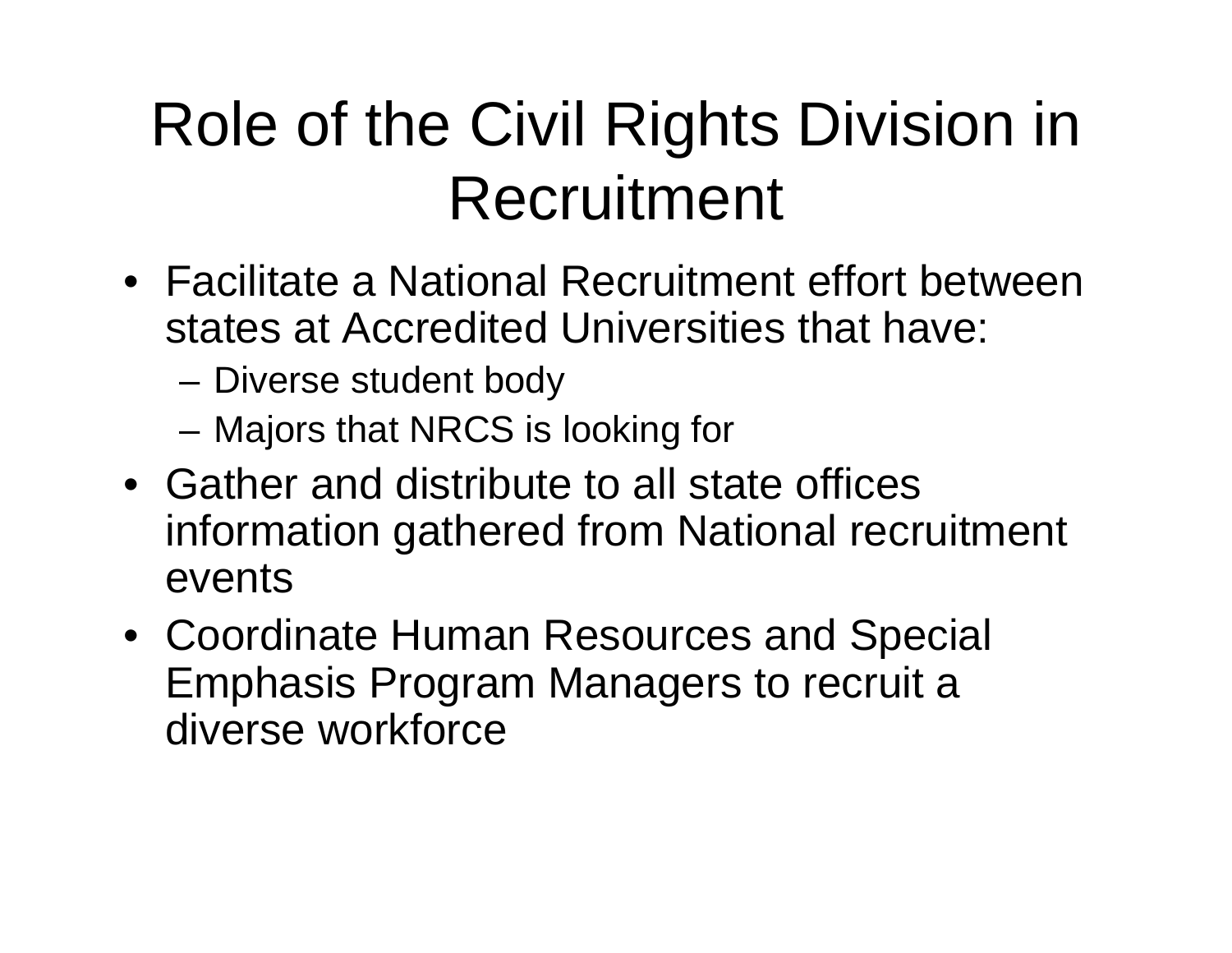# Recruitment Needs

- National Recruitment Team will provide
	- –Completed Interview forms
	- Resumes
	- –Transcripts
- States Need to have
	- Jobs on hand at Career Fairs
	- Staff available
		- Make Decisions
		- Support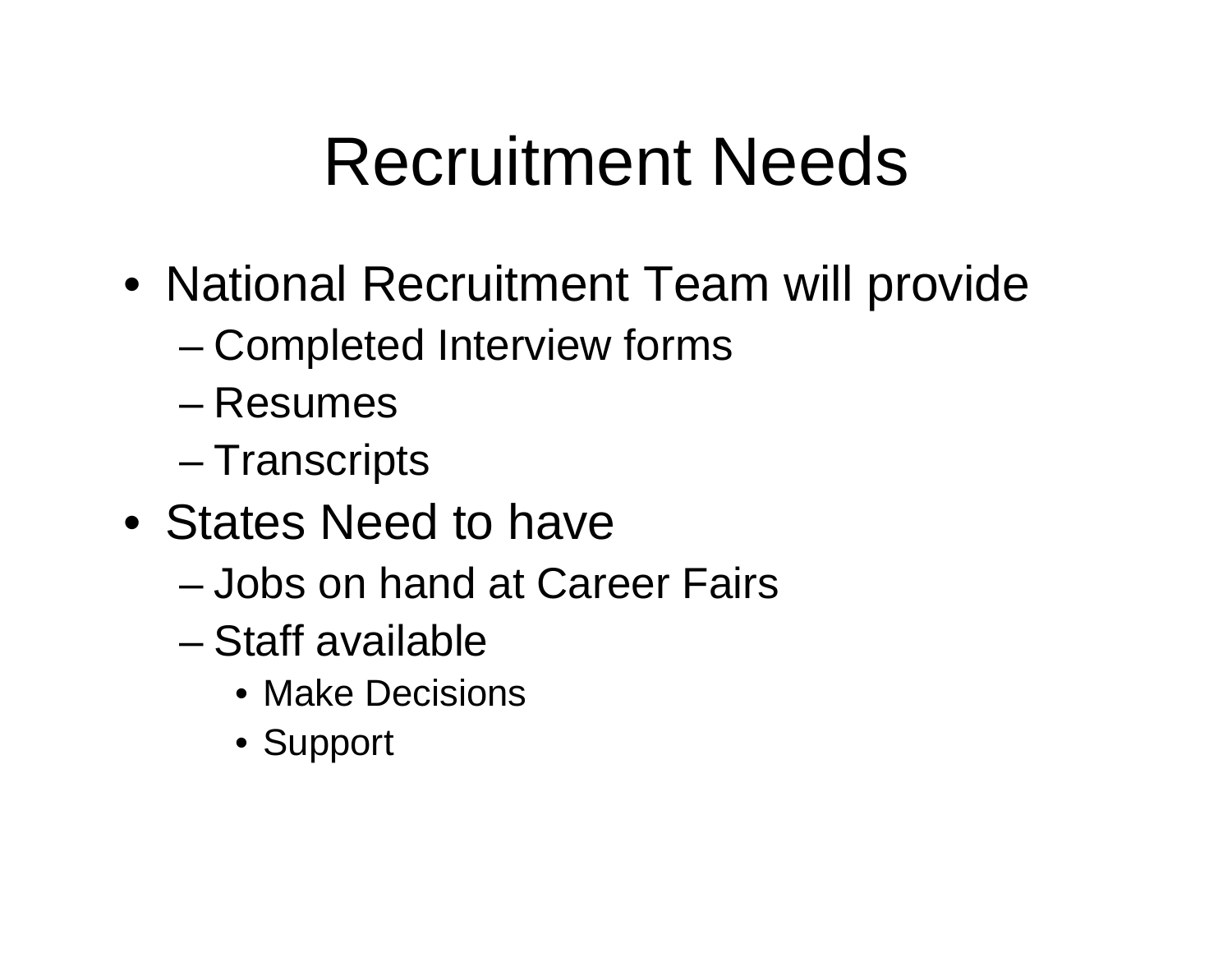#### **NRCS Critical Occupations**



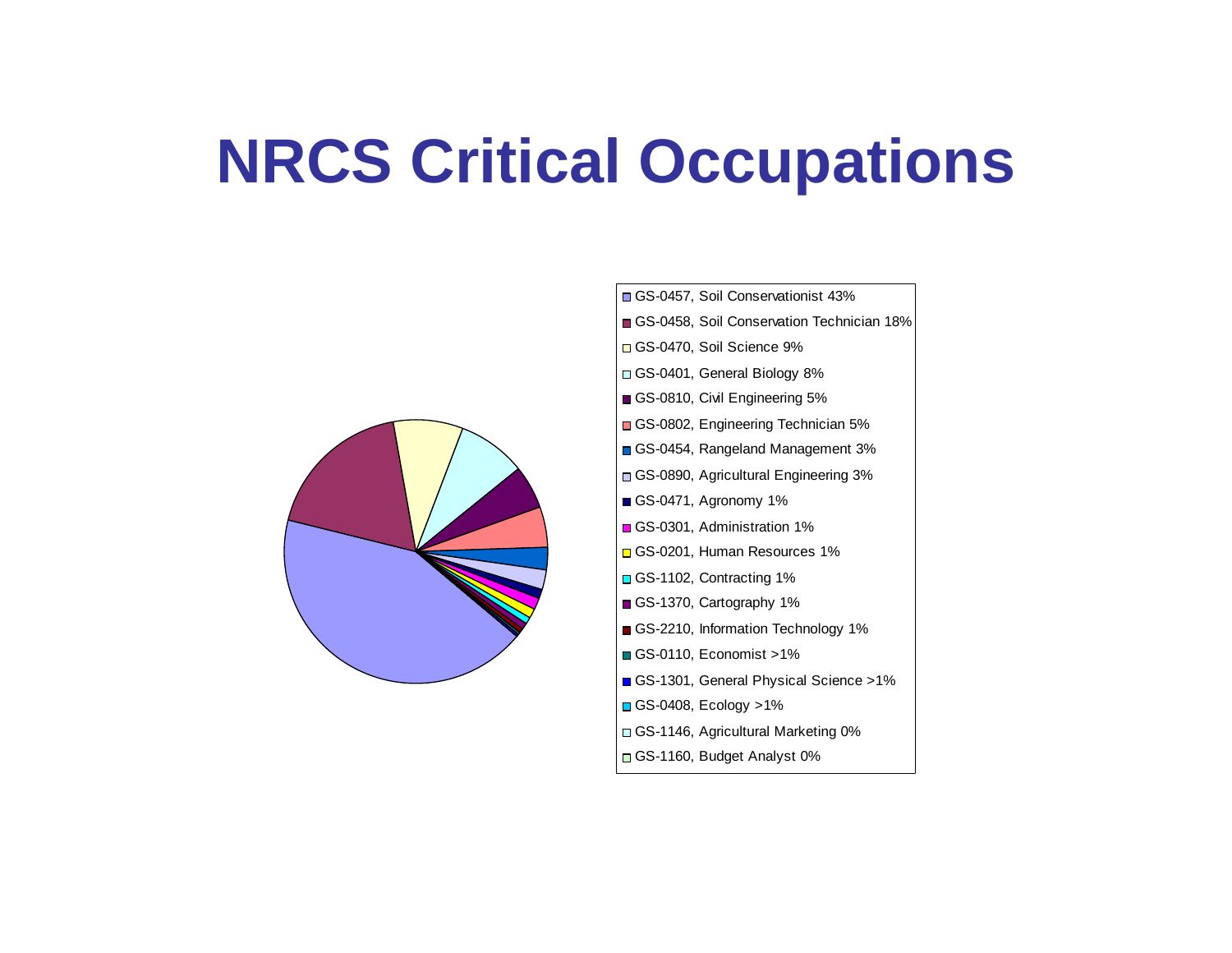#### **NRCS Education Level**

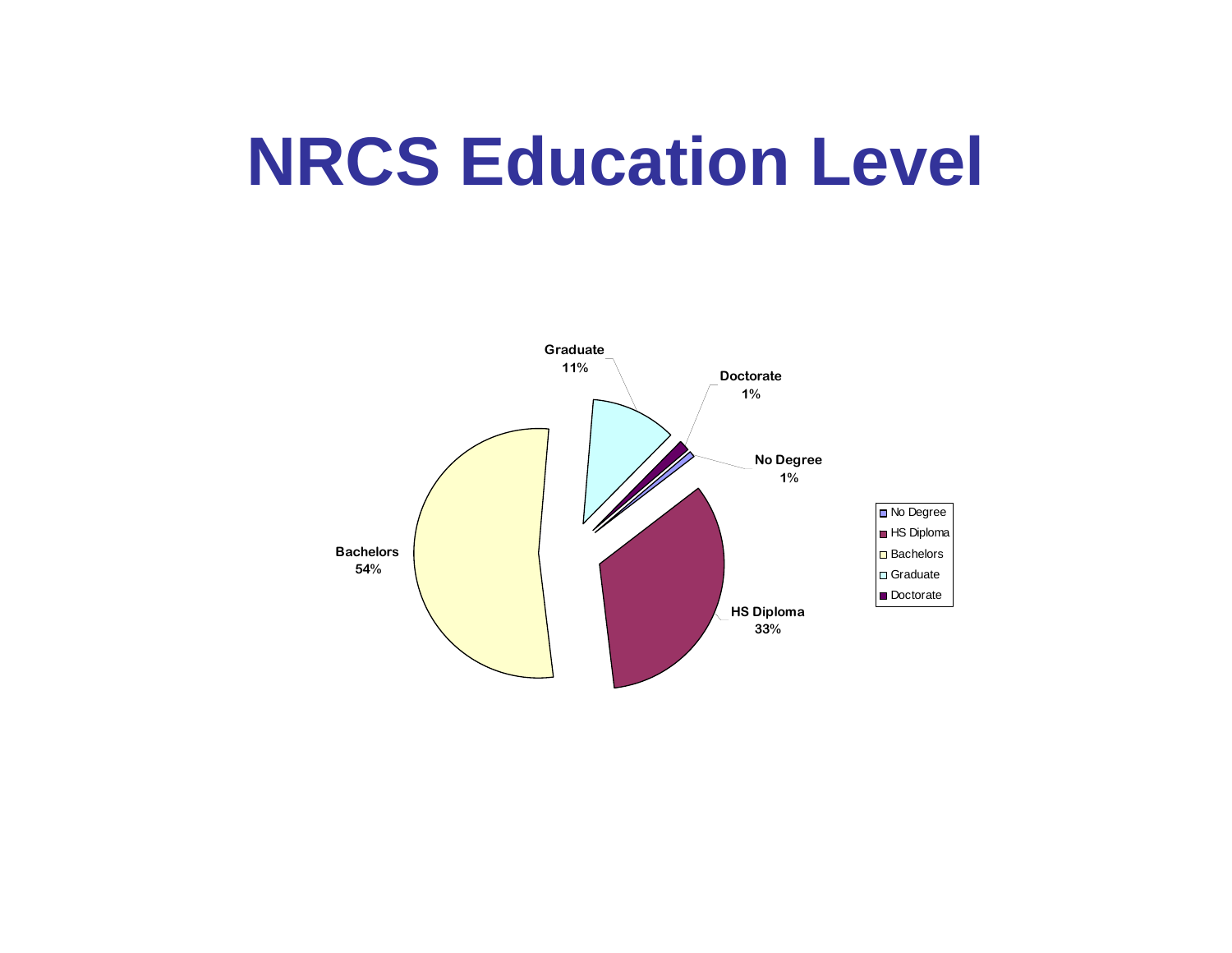# Recruitment Process

- Schedule classroom visits
- Prior graduates talk about jobs in NRCS
- Utilize students to help recruit



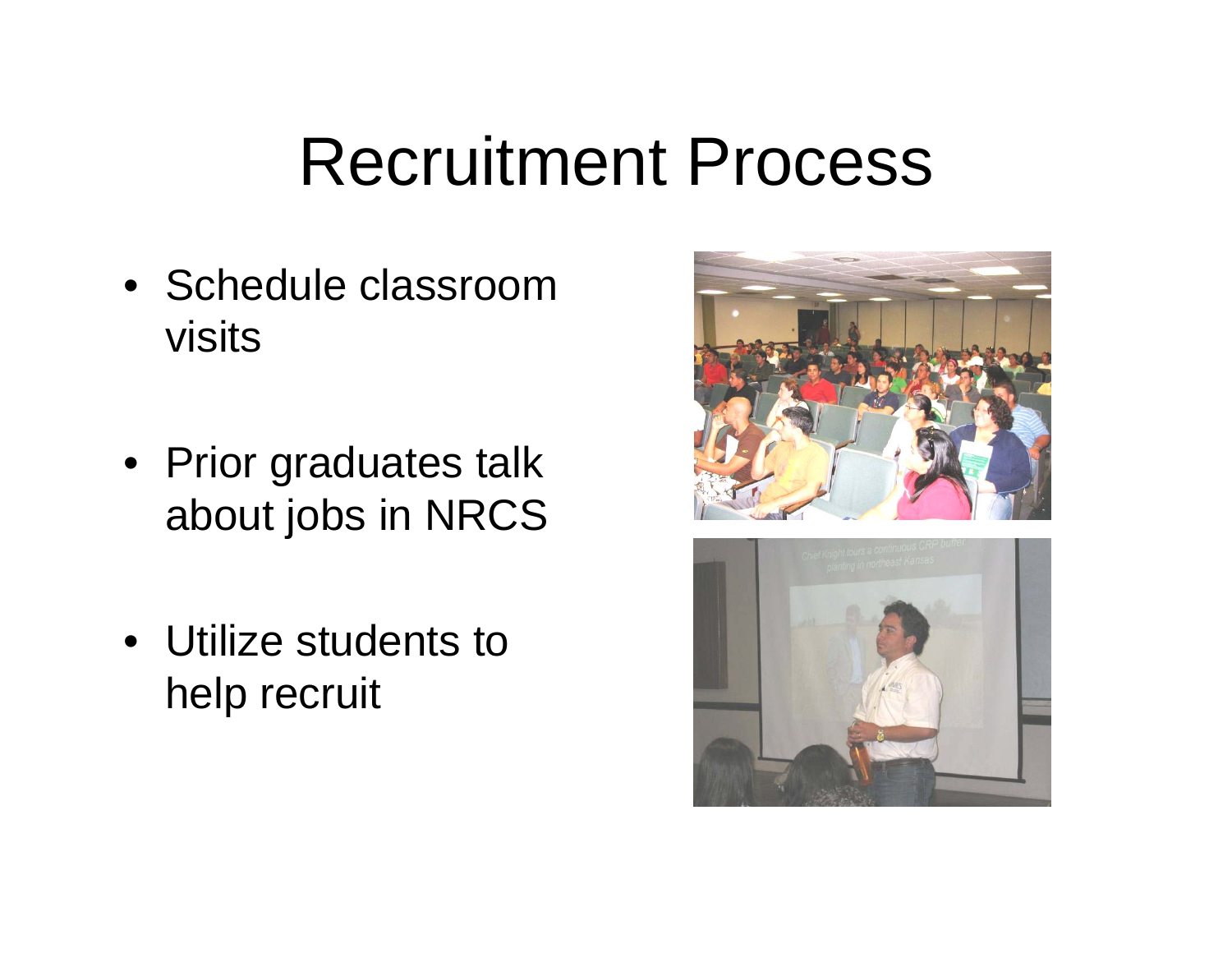### Recruitment Process





- Build team of SEPMs from field positions and state HR staff and NHQ leader
- 4 State SEPMs
	- Field level experience
- 2 State HR to determine qualifications